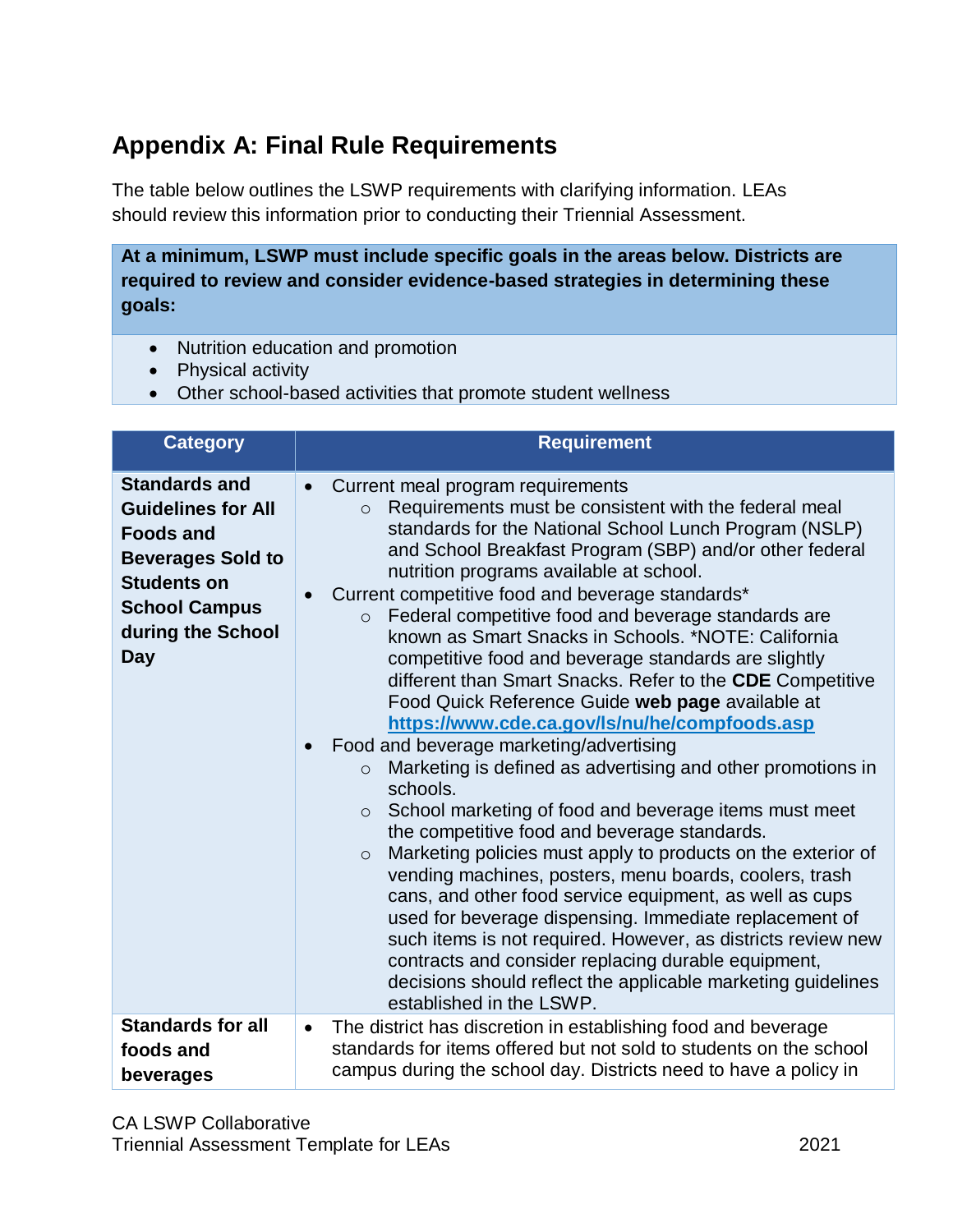| <b>Category</b>                                                                                                                                                                        | <b>Requirement</b>                                                                                                                                                                                                                                                                                                                                                                                                                                                                                                                                                                                                                                                                                                                                                                                                                                                                                                                                                                                                                                                                                     |
|----------------------------------------------------------------------------------------------------------------------------------------------------------------------------------------|--------------------------------------------------------------------------------------------------------------------------------------------------------------------------------------------------------------------------------------------------------------------------------------------------------------------------------------------------------------------------------------------------------------------------------------------------------------------------------------------------------------------------------------------------------------------------------------------------------------------------------------------------------------------------------------------------------------------------------------------------------------------------------------------------------------------------------------------------------------------------------------------------------------------------------------------------------------------------------------------------------------------------------------------------------------------------------------------------------|
| provided, but not<br>sold, to students<br>during the school<br>day                                                                                                                     | place that addresses food and beverage items provided in school,<br>but not made available for sale.                                                                                                                                                                                                                                                                                                                                                                                                                                                                                                                                                                                                                                                                                                                                                                                                                                                                                                                                                                                                   |
| The position(s) of<br>the person(s)<br>responsible for<br>the<br>implementation<br>and oversight                                                                                       | Methods could include posting the information on the district web<br>$\bullet$<br>page or mailing letters to families. Districts have discretion<br>designating the responsible person(s) for leadership. The U.S.<br>Department of Agriculture (USDA) recommends that the contact<br>information, such as phone numbers or e-mails, also be included<br>in the public disclosure, but is not required.                                                                                                                                                                                                                                                                                                                                                                                                                                                                                                                                                                                                                                                                                                |
| A plan for public<br>involvement in the<br><b>LSWP</b>                                                                                                                                 | Districts are required to involve, inform, and update the public<br>$\bullet$<br>about the content and implementation of the local school wellness<br>policy.<br>Districts must allow stakeholders to participate in the development,<br>$\bullet$<br>implementation, and periodic review and update of the LSWP.<br>Stakeholders may include, but are not limited to parents, students,<br>school food authority representatives, P.E. teachers, school health<br>professionals, Supplemental Nutrition Assistance Program<br>Education (SNAP-ED) coordinators or educators, the school<br>board, school administrators, and the general public.<br>Districts must include a plan for involving the required stakeholders<br>$\bullet$<br>in the written LSWP.<br>Districts must notify households on an annual basis of the<br>availability of the LSWP and provide information that would enable<br>interested households to obtain additional details. The FR provides<br>districts flexibility to determine the most effective method of<br>providing this notification within their communities. |
| <b>Description of the</b><br>plan for<br>measuring LSWP<br>implementation,<br>and for public<br>reporting of LSWP<br>content and<br>implementation<br>activities. This<br>includes the | Districts are required to:<br>Assess compliance with their LSWP within three years of<br>$\circ$<br>their update and to make this assessment available to the<br>public. The assessment must include, at a minimum,<br>compliance with the LSWP, how the LSWP compares to<br>model LSWPs, and progress made in attaining the goals of<br>the LSWP.<br>Annually report on each of its schools' progress toward<br>$\circ$<br>meeting the local school wellness policy goals over the<br>previous school year.<br>Make appropriate updates or modifications to the local<br>$\circ$<br>school wellness policies based on the triennial assessments<br>and annual reports.                                                                                                                                                                                                                                                                                                                                                                                                                                |

CA LSWP Collaborative Triennial Assessment Template for LEAs 2021